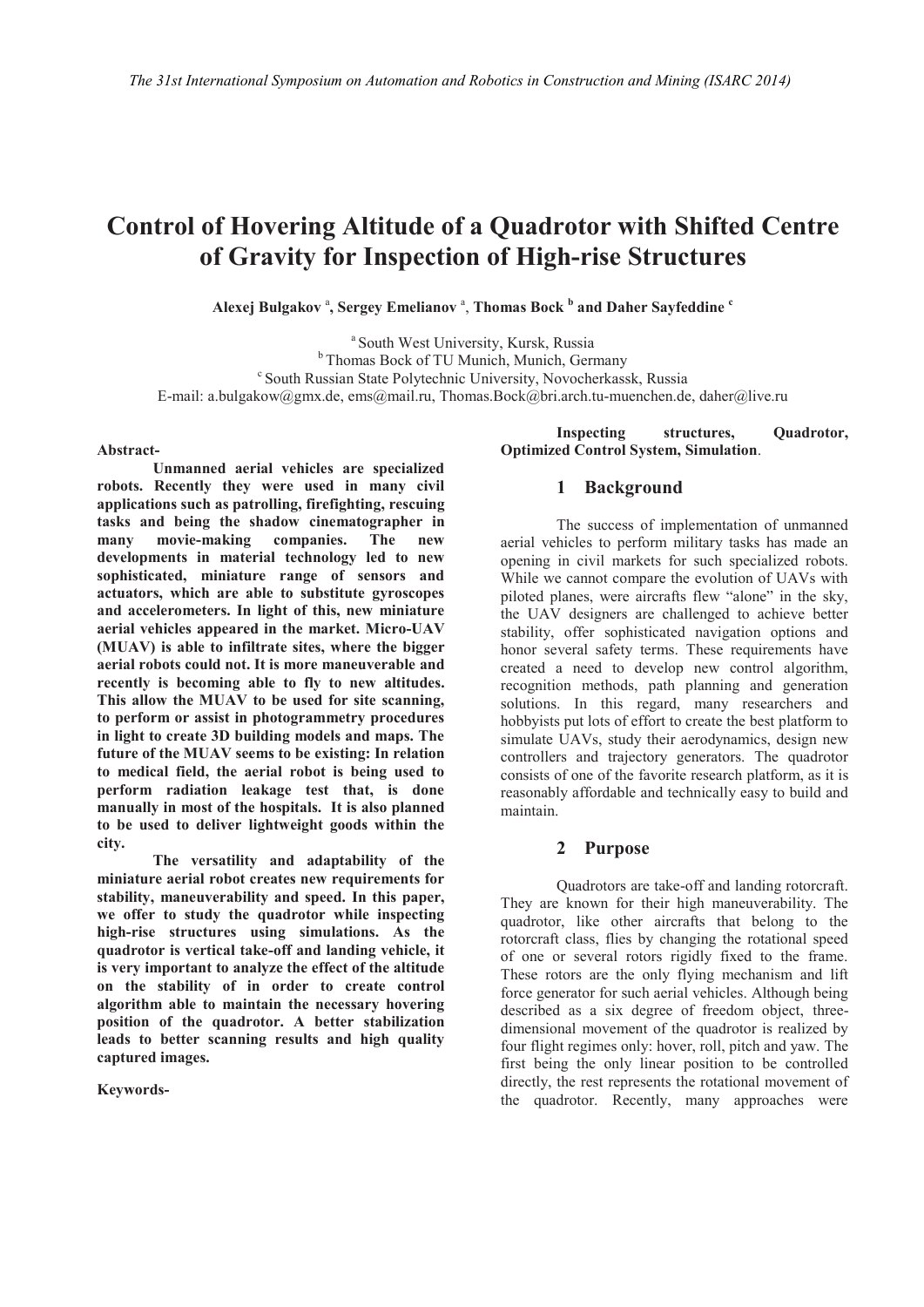adopted to simulate the quadrotor dynamics and control. These approaches consider the nonlinearity of the simulated system [1,2,3,4,10]. Most of the control schemes found refer to ideal position of center of gravity [5,6,7]. Using the ideal center of gravity in real control systems leads sometimes to tremendous errors in positioning. This is due to the following reason: the shifted center of mass generates additional accelerations and velocities that are registered by the inertial sensors meant to collect data on positioning. Figure1. illustrates possible real position of the center of gravity with reference to the quadrotor axis.



Figure1. Illustration of shifted position of centre of gravity.

Referring to the aforementioned analysis, we dedicate this paper to highlight the difference in considering an ideal and a real center of gravity in simulated control system. By achieving this, we will build our case study which consists of designing an optimized fuzzy logic controller to track a desired altitude, hereafter, to be implemented for scanning high-rise structures.

Inspection of buildings for cracks and damages is a long process, especially after natural disasters. It sometimes takes months to assess damages and compensate property owners. By automating this process using specialized robots, time is cut down tremendously. A swarm of quadrotors equipped with cameras can be used to achieve this quicker than doing it manually. Therefore, this specialized robot should be able to shoulder tasks optimally in positioning and time.

## **3 Method**

To design an optimal control, it is mandatory to consider the nonlinearity of the quadrotor as well as the real position of the center of gravity. Quadrotor dynamics are described using the following equations [5,7,8].

$$
\ddot{x} = -c(\psi) s(\theta) c(\phi) + s(\psi) s(\phi) \frac{T}{m}
$$
 (1)

$$
\ddot{y} = -s(\psi) s(\theta) c(\phi) - s(\phi) c(\psi) \frac{T}{m}
$$
 (2)

$$
\ddot{z} = -c(\theta) c(\phi) \frac{T}{m} + g \tag{3}
$$

$$
\ddot{\phi} = \frac{T_{\phi}}{I_x} \tag{4}
$$

$$
\ddot{\theta} = \frac{T_{\theta}}{I_y} \tag{5}
$$

$$
\ddot{\psi} = \frac{T_{\psi}}{I_z} \tag{6}
$$

Where, s is *Sine* function, c is *Cosine* function,  $\ddot{x}$ ,  $\ddot{y}$  and  $\ddot{z}$  are the second derivative (acceleration) of the quadrotor position along earth axis OX, OY and OZ respectively and  $\ddot{\phi}$ ,  $\ddot{\theta}$  and  $\ddot{\psi}$  are the second derivative of the roll, pitch and yaw angles,  $I_x$ ,  $I_y$  and  $I_z$  are the terns of inertia of the quadrotor while performing a rotational movement, m is the mass of the quadrotor or term of inertia in linear movement and T,  $T_{\phi}$  and  $T_{\psi}$ are the total thrust generated per flight regime and its projections on the roll, pitch and yaw axis.

The quadrotor belongs to miniature rotorcraft class, which generally weighs more or less 1kg and has a average length of 1m. We will shift the center of gravity position by 0.1%, 1% and 10% from the ideal position and check what influence it has on the performance of the autopilot [4,9,10,11]. The results (table.1) are obtained from simulation of 3D flight (XOYZ- earth axis) with 0,1%, 1% and 10% shifted center of gravity.

Table 1 Influence of shifted centre of gravity on ideally designed position controllers

| Shifted<br>Centre<br>of<br>Gravity | $X$ [m]                   | $Y$ [m] | $Z \,[\mathrm{m}]$ |  |
|------------------------------------|---------------------------|---------|--------------------|--|
| <b>Position</b><br>variation       | Desired Obtained Obtained |         | Obtained           |  |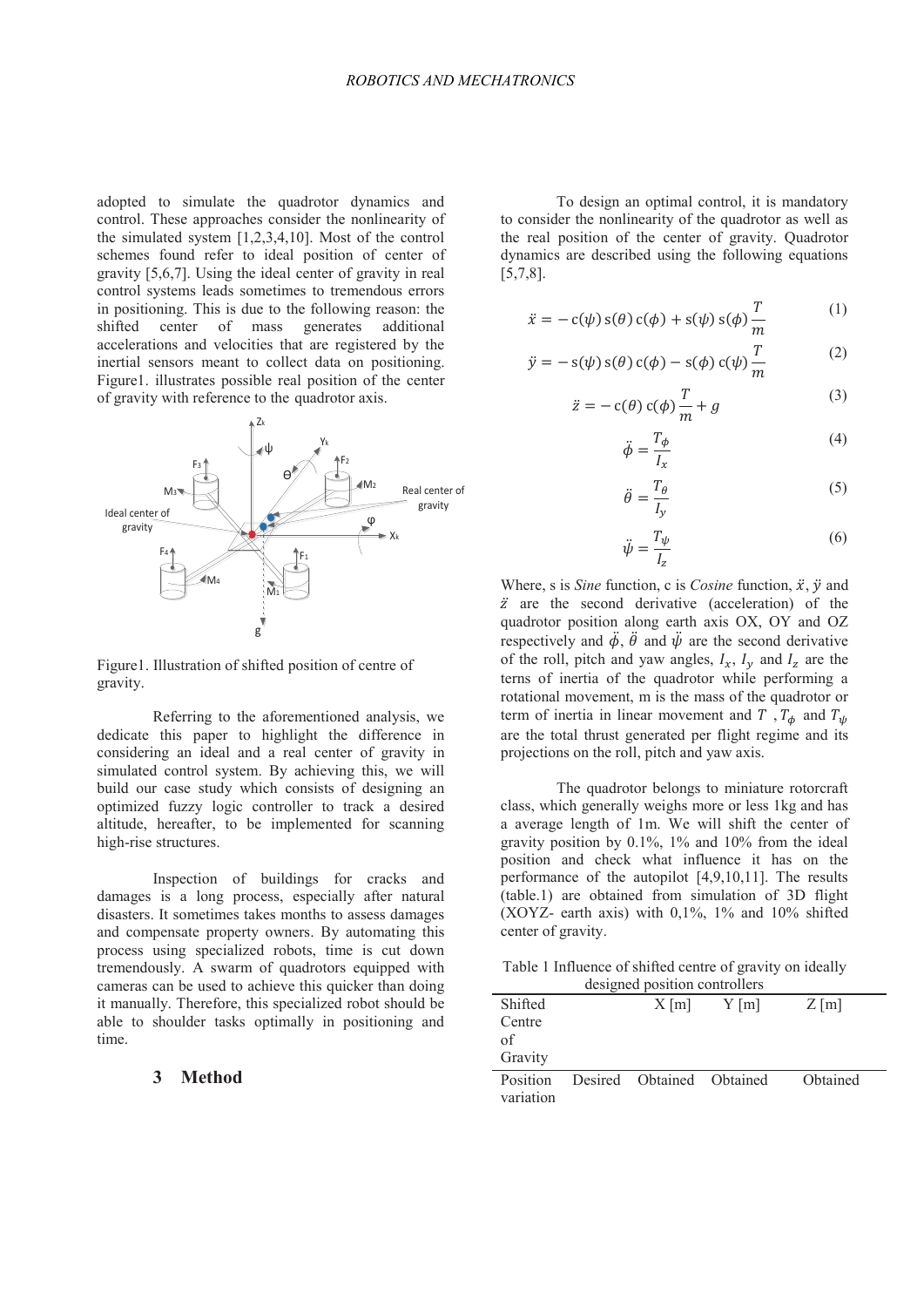| $0.1\%$ |       | 1.053 |       |
|---------|-------|-------|-------|
| $1\%$   | 1.009 | 1.12  |       |
| $10\%$  | 1.996 | 2.218 | 1.003 |

It is obvious from the results that by moving the center of gravity by 10%, an error of 122% can occur by referring to one meter as desired position. This is due to the fact the control gains are calculated per different norms and parameters of the quadrotor. Considering this fact, with a different size and mass of quadrotor, the error in positioning can reach new records. Another aspect that can be noticed, it is the stability factor in altitude control, it is clearly seen from figure 2 that by increasing the variation coefficient by 1%, the quadrotor tends to shake while hovering. In light of this, performing patrolling tasks such as scanning high-rise buildings, the quadrotor will be unstable due to windy conditions. Hence, it is necessary to design a control system able to keep the quadrotor in it position and track a desired trajectory.



Figure 2. Simulation results of position control of a quadrotor with different shifting values of centre of gravity.

Horizontal axis- time [s], vertical axis position [m]. blue curve- OX position, green curve- OY position, red curve – OZ position.

To control the hovering altitude, we suggest a hybrid method consisting of fuzzy logic controller optimized using particle swarm algorithm. Although in many cases, artificial intelligence algorithms were ruled out from selection for such tracking and control tasks, due to the time consumption, the particle swarm method has pushed the ordinary fuzzy logic controller for new benchmark in stability and speed, as it will be proven in the listed simulation results. The fuzzy rules were obtained analytically by finding the resulting

graph of the altitude error *de(t)* function with its derivative in time  $f(e(t))$ . The two inputs are represented using five triangular membership functions and the output of the regulator is represented using five triangular membership functions as shown in figure 3 a and b (for inputs) and figure 4 (for output) respectively.



Figure 3. a- membership function for input " $e(t)$ ".



Figure 3. b- membership function for input "de(t)"



Figure 4. Membership function for fuzzy regulator output.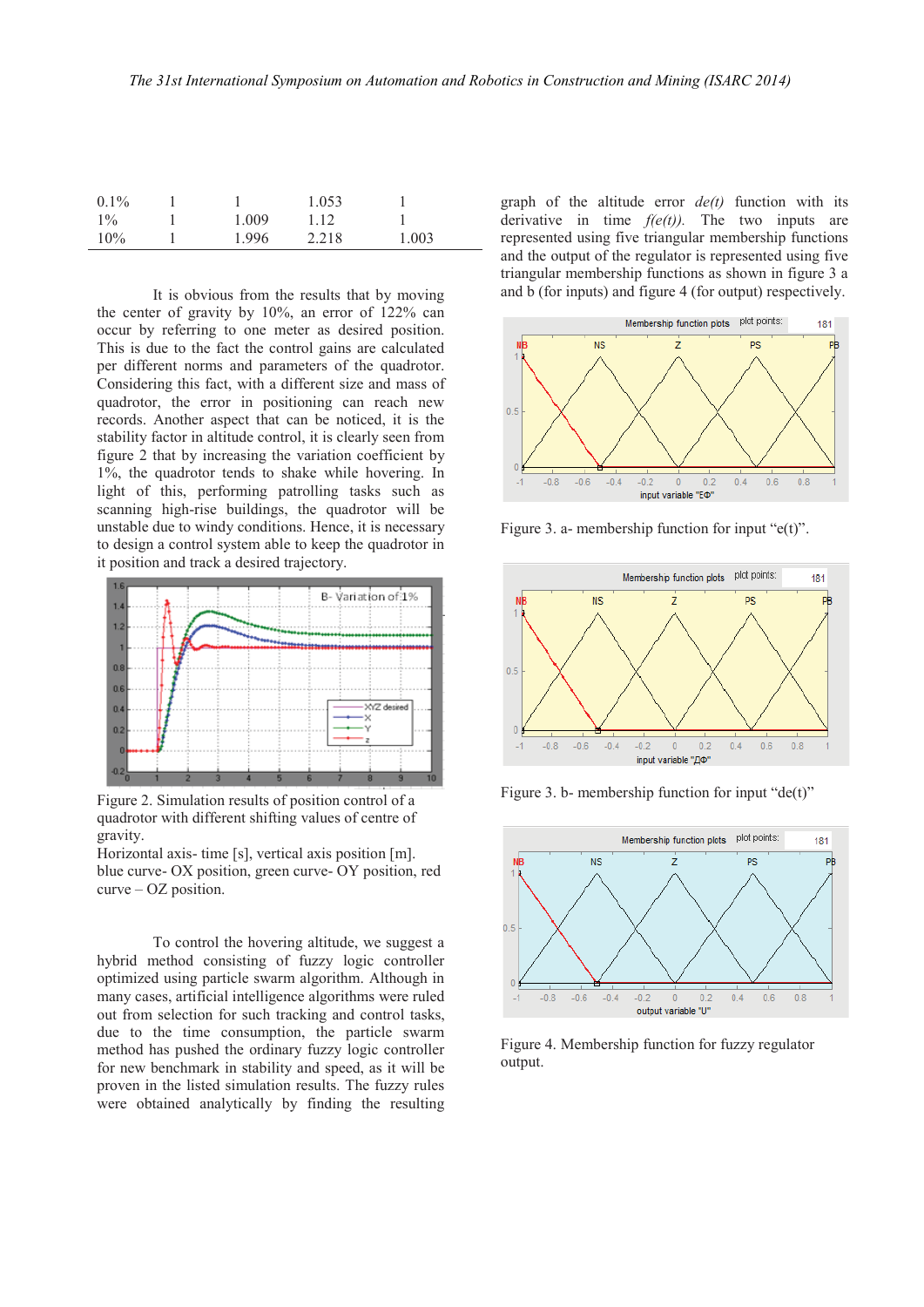| Table 2 Calibration of membership functions |            |              |                  |                     |           |  |
|---------------------------------------------|------------|--------------|------------------|---------------------|-----------|--|
| de                                          | NB         | NS           | Z                | PS                  | <b>PB</b> |  |
| $\epsilon$                                  |            |              |                  |                     |           |  |
| NB                                          | $(-1,1)$   | $(-1,-0.5)$  | $(-1,0)$         | $(-1,0.5)$ $(-1,1)$ |           |  |
| <b>NS</b>                                   | $(-0.5,-)$ | $(-0.5,-)$   | $\overline{(-)}$ | $(-$                |           |  |
|                                             | 1)         | 0.5)         | 0.5,0            | 0.5, 0.5)           | 0.5,1)    |  |
| Ζ                                           | $(0,-1)$   | $(0,-0.5)$   | (0,0)            | $(-0.5,0)$          | (0,1)     |  |
| <b>PS</b>                                   | $(0.5,-1)$ | $(0.5,-0.5)$ | (0.5, 0)         | $\overline{(-)}$    | (0.5,1)   |  |
|                                             |            |              |                  | 0.5, 0.5)           |           |  |
| PВ                                          | $(1,-1)$   | $(1,-0.5)$   | (1,0)            | (1,0.5)             | (1,1)     |  |

The linguistic rules for the ordinary PD fuzzy regulator

are listed in table (3).

| Table 3 Linguistic rules for fuzzy controller |           |           |           |                |           |  |
|-----------------------------------------------|-----------|-----------|-----------|----------------|-----------|--|
| de                                            | NB        | <b>NS</b> | Z         | <b>PS</b>      | <b>PB</b> |  |
| e                                             |           |           |           |                |           |  |
| NB                                            | NB        | <b>NS</b> | NΒ        | N <sub>B</sub> | Z         |  |
| <b>NS</b>                                     | <b>NS</b> | <b>NS</b> | <b>NS</b> | Z              | <b>NS</b> |  |
| Z                                             | NB        | <b>NS</b> | Z         | <b>PS</b>      | <b>PB</b> |  |
| PS                                            | <b>NS</b> | Z         | <b>PS</b> | <b>PS</b>      | <b>PS</b> |  |
| <b>PB</b>                                     | Z         | РB        | РB        | РB             | PB        |  |

Figure 5 represent generated plot of the output surface of a the fuzzy inference system using the first two inputs and the first output.

The particle swarm optimization will be used to tune the gain of the PD fuzzy controller.

The optimization method is a Runge -Kutta solver of differential equations. In particular, it uses six functions to estimate and calculate the fourth and fifth tolerance order. The difference between these solutions is taken as an error. This error estimate is very convenient to design adaptive algorithms, such as the use of fuzzy logic to control the process.



Figure 5. Fuzzy Interference Plot

The optimization algorithm works as follows: each particle in the swarm has a position. PSO determines the next best position the particle should migrate to, with reference to optimum criteria. The cycle continues until the particle reaches the most optimal position. Consequently, the system moves to

The global best value updating the swarm positions to the target. Equation (7) describes mathematically used PSO model

$$
V_{\text{OII}}^{k+1} = wV_i^k + c_1(k+1)(pbest_i - S_i^k) + c_2(k+1)(gbest - S_i^k)
$$
 (7)

Where,  $V_{\text{OII}}^{k+1}$  is next value speed, w-weight function,  $V_i^k$ -current moving speed,  $c_1$ ,  $c_2$  are weights, *phest<sub>i</sub>* is the personal best value for the particle,  $S_i^k$  is the current position of the i-th particle and *gbest* is the global best position or the target [11].

## **4 Results**

By implementing the obtained control scheme in altitude loop, the autopilot was able to maintain the quadrotor in hovering position. Figure.3 shows simulation results of the altitude control using Fuzzy PSO method.

The comparison between the obtained results with those found in [12, 13] shows that the control approach in [13] (figure 7) lead to a satisfactory result by holding the quadrotor to hovering altitude of one meter with overshot equal to 0.6 m for 4 seconds. The time required for full stabilization is about 7 seconds. While the first curve (figure 6) shows that, the hybrid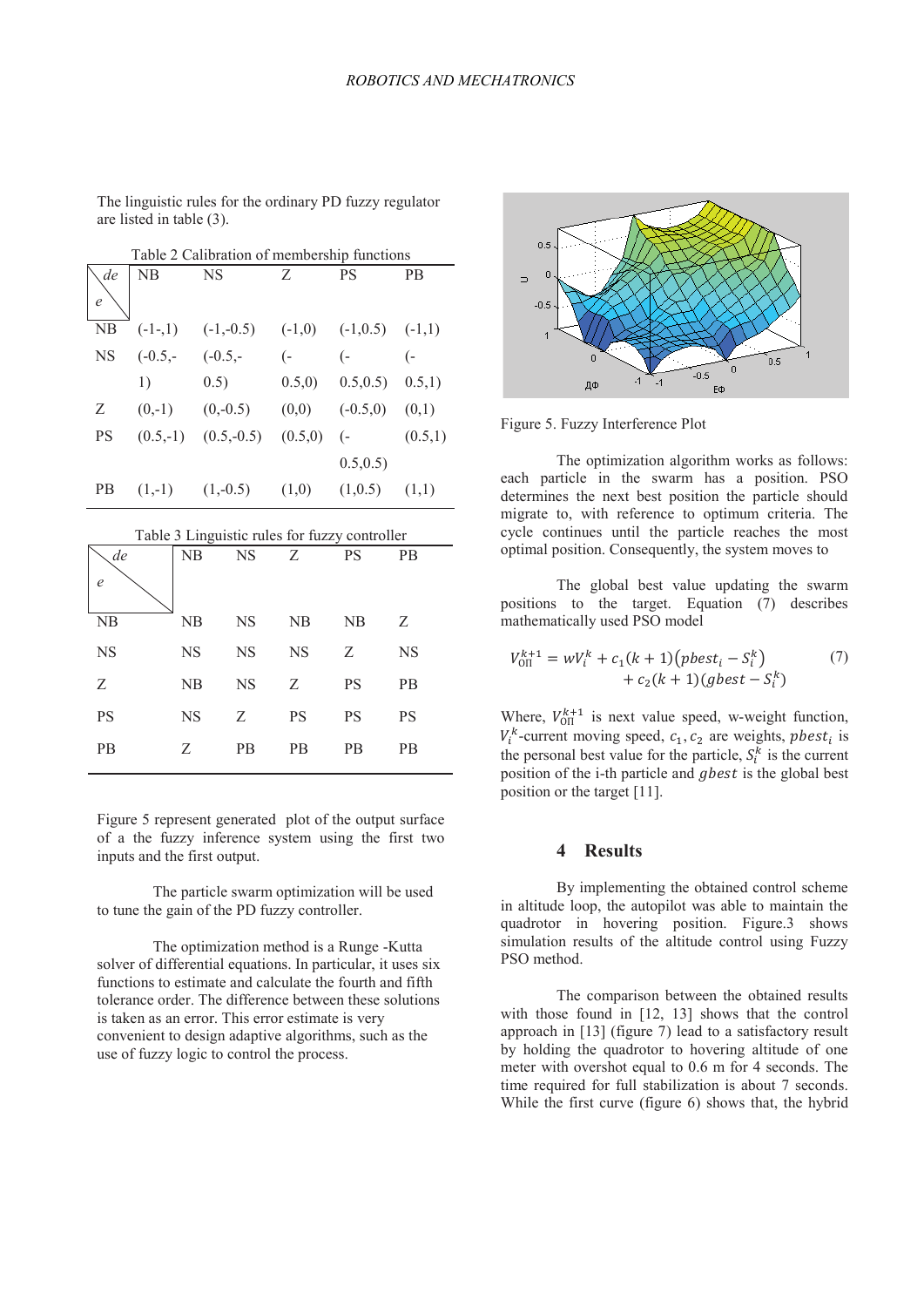controller consisting of fuzzy logic regulator optimized using PSO has reduced the necessary time to reach onemeter altitude to 4 seconds and without overshot. Using the suggested algorithm, the quadrotor is more stable.



Figure 6. Simulation results of altitude control of a quadrotor with shifted centre of gravity using Fuzzy PSO. Horizontal axis- time [s], vertical axis- altitude  $[m]$ .



Figure 7. Altitude control results as by [13]. Horizontal axis- time [s], vertical axis- altitude [m].

### **5 Implementation**

Building on the aforementioned results, we have changed the control task from hovering on an altitude of one meter, to scanning a sequence of building with different heights. Taking in consideration that the average height of one floor is about 3 meters; the desired altitude signal is designed to simulate 10 storeyed building as minimum and 30 storied as maximum including the safety distance to be honored between the building and the UAV. This altitude is enough to challenge any miniature quadrotor (up to 1 meter length) with drag effect, gravitational forces and peripheral wind force. The drag factor will consist a major competition to lift the quadrotor. The overall wind load on the quadrotor is calculated as follows

$$
F = S \ast P \ast C_d \ast K_z \ast G \tag{8}
$$

Where, F is the load of the wind on the quadrotor, S is the exposed area, P is the wind pressure, is the drag coefficient, is the exposure coefficient proportional to the elevation of the quadrotor from the ground and G is the gust response factor. Assuming that S, P and are constants, and G will definitely changes in parallel with the altitude variation H. The exposure coefficient ad the gust factor are calculated as follows. The exposure coefficient ad the gust factor are calculated as follows

$$
K_z = (H/33)^{2/7}
$$
  
\n
$$
G = 0.65 + \frac{0.6}{(H/33)^{1/7}}
$$
\n(9)



Figure 8. Simulation of  $K_z$  and G with attitude Variation. Horizontal axis- altitude [m] , vertical axis- $K_z$  and G.

Fig. 8. shows how the exposure coefficient and gust factor changes with altitude. Applying the aforementioned condition in the quadrotor model, we obtain the results in figure.9. It clearly shows the suggested Fuzzy PSO controller was able to lead the quadrotor to scan high rise structures with ideal stability (no overshot registered theoretically) conserving the fact of shifted center of gravity of the UAV and changes in surrounding circumstances such as wind.